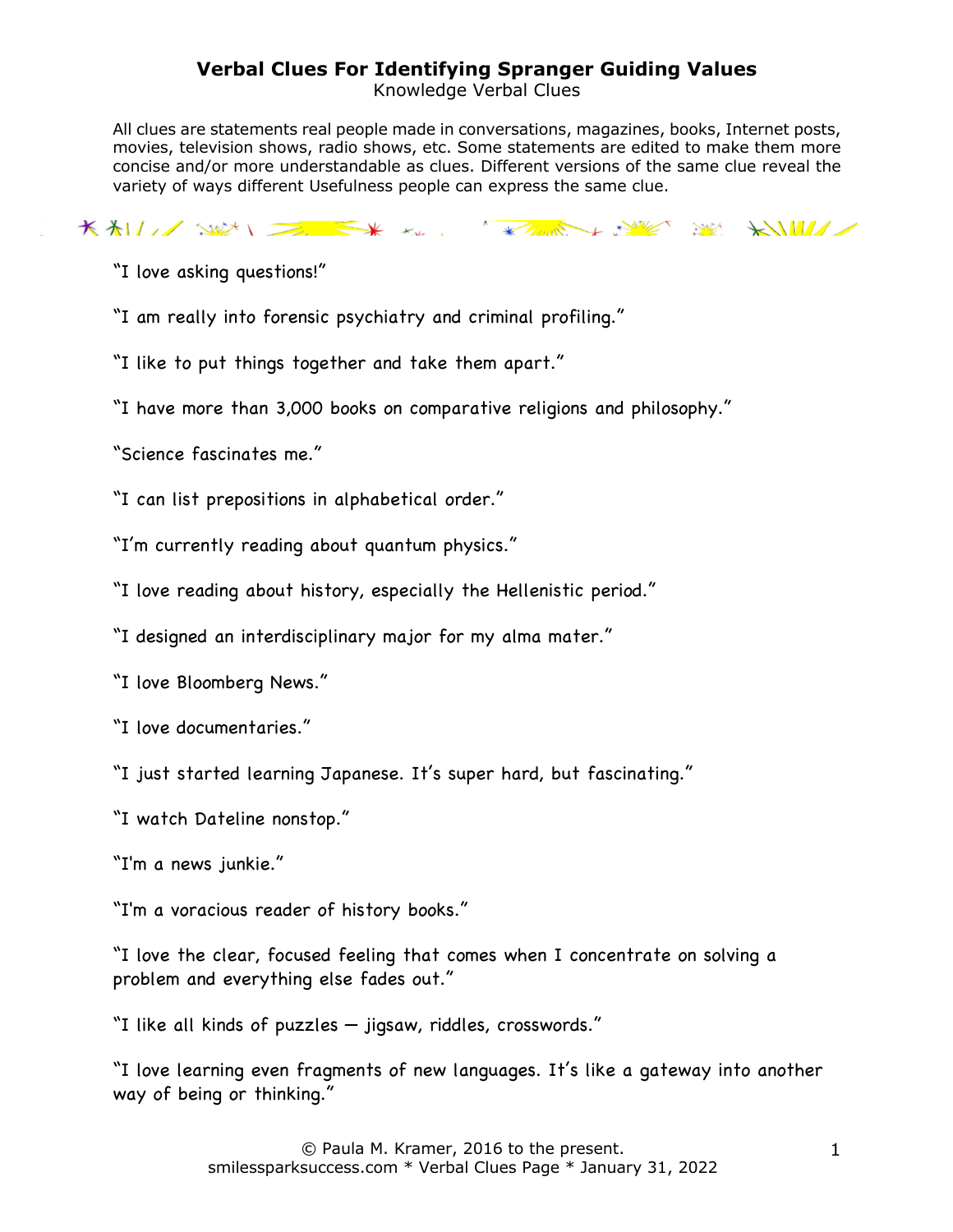## **Verbal Clues For Identifying Spranger Guiding Values**

Knowledge Verbal Clues

All clues are statements real people made in conversations, magazines, books, Internet posts, movies, television shows, radio shows, etc. Some statements are edited to make them more concise and/or more understandable as clues. Different versions of the same clue reveal the variety of ways different Usefulness people can express the same clue.

KALLASIN DE KK KK KAMPA NY YA KUWAZ

"I love to learn. Just understanding things that you thought you would never understand, that is the great pleasure of doing physics."

"I'm a big history buff. I love people who have really changed history for the better."

"I love murder investigations and anatomy, so being a forensic anthropologist would be the best of both worlds."

"Problem identification is my passion."

"I'm obsessed with World War II. I'm reading a ton of books and watching documentaries."

"I've been curious since I was a child, wanting to know, understand, and experience so many things."

"I'm a biohacker. I like experimenting with herbs, plants, flowers and nutraceuticals."

"I'm fascinated with human behavior and why we do what we do."

"I'm frequently reading about human origins."

"My favorite things to watch are documentaries and TED talks."

"I wish I could have met all the first successes in my field. I want to learn from their experiences."

"I'm most proud of my education."

"My biggest pet peeve is ignorance."

"I'm a big nonfiction girl."

"I do the New York Times crossword every day."